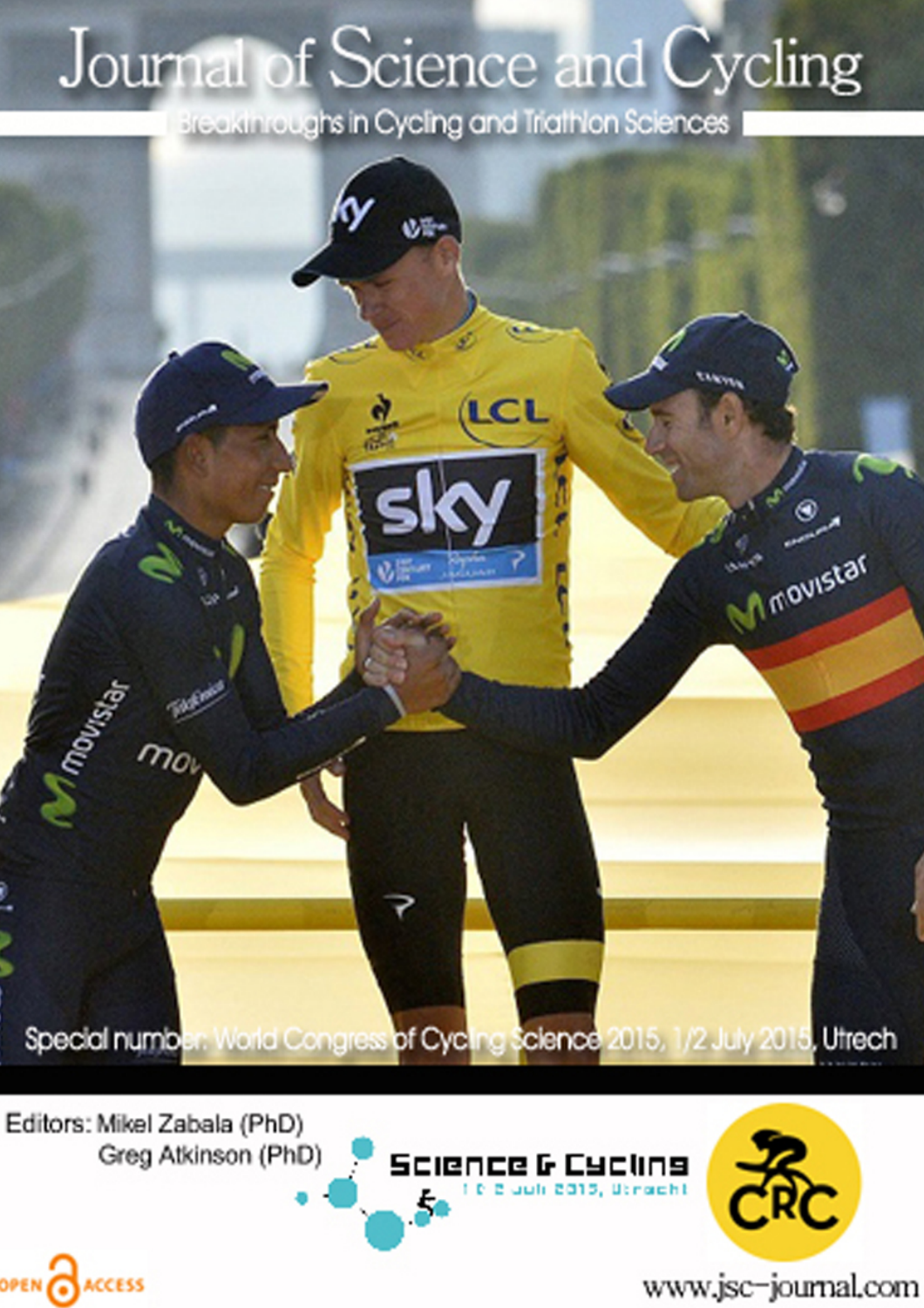## Internal Mechanical Power During Cycling Using Non-Circular Versus Circular **Chainrings**

**Giorgi, H.1,2**\***, Andrews, M.<sup>2</sup> , Osborne, M.1,2**

#### **Abstract**

**Introduction**: Non-circular Rotor Q-Rings have been shown to increase tangential force during the pedalling downstroke compared to conventional circular chainrings<sup>1</sup>, and due to this advantage, have been proposed as a potential aid in improving short-term cycling performance such as in BMX and sprint cycling races<sup>2</sup>. Some evidence exists that suggests this effect on pedal force may manifest in a change in metabolic cost over repeated revolutions during submaximal, steady-state cycling bouts using Rotor Q-Rings<sup>3</sup>. One mechanism by which a change in total metabolic cost may occur is via a change in the power required to move the limbs segments against gravitational and inertial forces through the pedal stroke (internal mechanical power, or IP) when compared to using circular chainrings (at the same external mechanical power, EP). Strutzenberger et al.<sup>1</sup> reported an increase in joint muscle power of the hip when Q-Rings were used compared to circular chainrings at 70 and 90 rev  $\cdot$  min<sup>-1</sup>, which could cause an increased IP and result in a greater total metabolic cost. The aim of this study was to further investigate the mechanical and metabolic energetics of using Q-Rings during cycling. Their effect on IP, compared to a conventional circular chainring, was assessed using a recently-proposed, multidisciplinary model for calculating IP in cycling<sup>4</sup>, which accounts for the strengths and limitations of previous biomechanical and physiological approaches. Total metabolic cost was also compared between the two chainrings for cycling over a range of workloads.

**Method**: Ten elite male road cyclists completed 5-min cycling bouts at 80 rev · min-1 at 100, 200 and 300 W using a standard circular chainring and 52-tooth Q-Ring set in two positions: '#1' and '#5'. Oxygen consumption was converted to metabolic power. Tangential and radial crank forces and crank position were measured using Axis Cranks (SPE, Carole Park, Australia). The x-intercept of the EP-metabolic power relationship, multiplied by the slope (delta efficiency), was equal to the physiological estimate of IP. The biomechanical estimate of IP was taken as the summed muscle joint power, determined from digitised video footage and inverse dynamics analysis, in excess of that required to apply power to the pedals (Giorgi et al. 2014).

**Results**: Preliminary analysis of data is presented in Table 1. Data are presented as mean ± SD. No significant differences were found between the chainrings for total metabolic power or the physiological estimate of IP.

**Discussion**: Further analysis will allow the description of changes in potential and rotational kinetic energies and muscle and joint powers throughout the pedal revolution. This information will permit the calculation of the biomechanical estimate of IP and comparisons to be made between chainrings and Q-Ring positions.

#### **References**:

- Strutzenberger et al. (2014). Effect of chainring ovality on joint power during cycling at different workloads and cadences. *Sports Biomech*. 13(2): 97-108.
- 2. Mateo-March et al. (2014). Does a Non-Circular Chainring Improve Performance in the Bicycle Motocross Cycling Start Sprint? *J Sports Sci Med*. 13(1): 97-104.
- 3. O'Hara et al. (2012). Effects of Chainring Type (Circular vs. Rotor Q-Ring) on 1km Time Trial Performance Over Six Weeks in Competitive Cyclists and Triathletes. *Int J Sports Sci Eng*. 6(1): 25-40.
- 4. Giorgi et al. (2014, July). A Range for the "Real" Value of Internal Mechanical Power in Cycling. In A. De Haan, C.J. De Ruiter & E. Tsolakidis. *ECSS Amsterdam 2014 Book of Abstracts*. Paper presented at 19<sup>th</sup> Annual Congress of the European College of Sport Science, Amsterdam, The Netherlands (pp. 343-344).